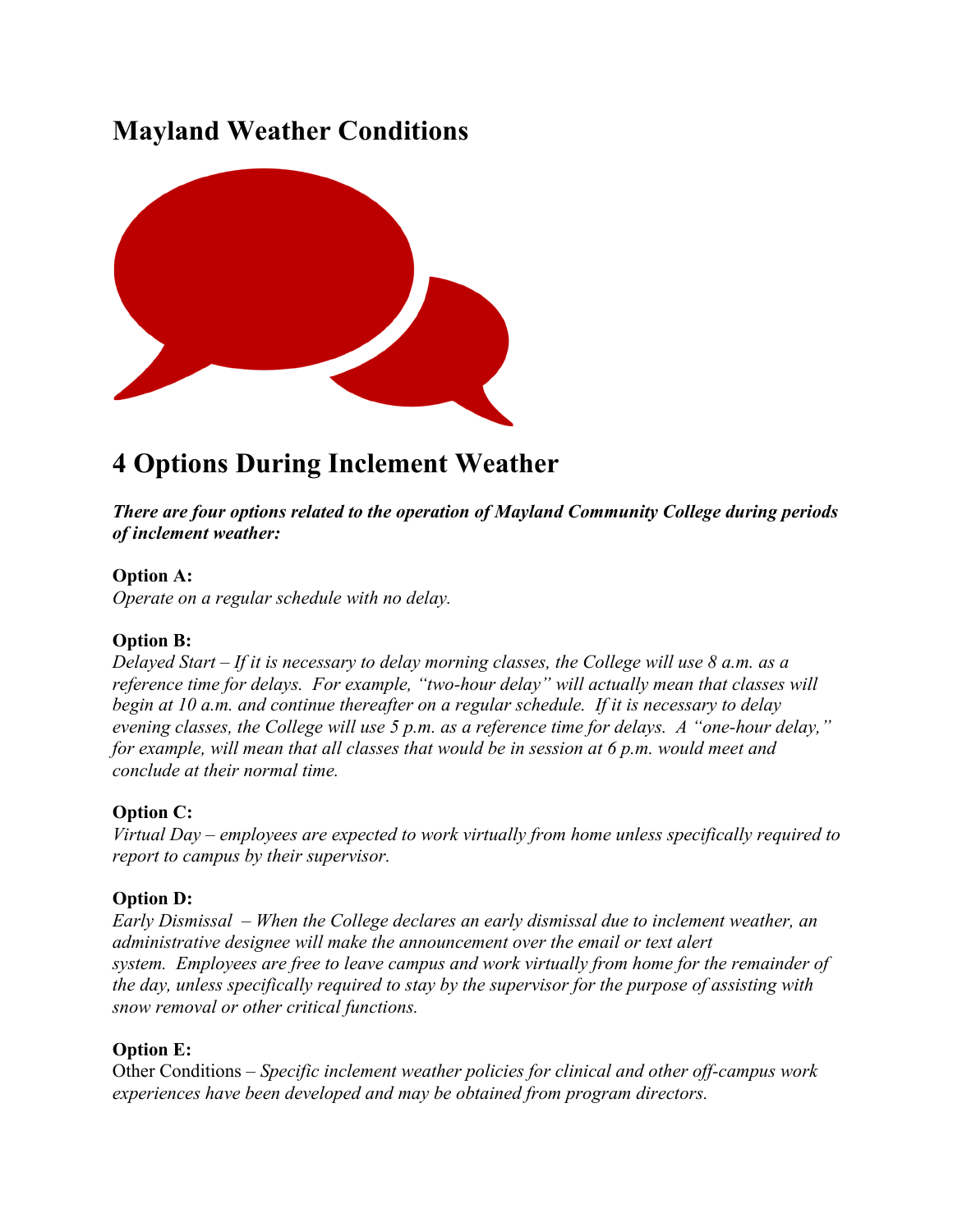Information regarding College operations during periods of inclement weather will be provided to all local radio stations, regional television stations for all day classes.

#### **Sources for News & Alerts**

#### **Information will also be made available on the college's:**

- 1. MCC Weather Hotline 828.766.1213
- 2. ReGroup Text Alerts (must opt in from the MyMCC on mayland.edu)
- 3. MCC Facebook page (like MCC on Facebook to receive updates)



#### **Check more than one source before leaving home!**

If Option B, delayed schedule, is announced, the following course times will be in effect for day courses:

### **Option B: Delayed Schedule**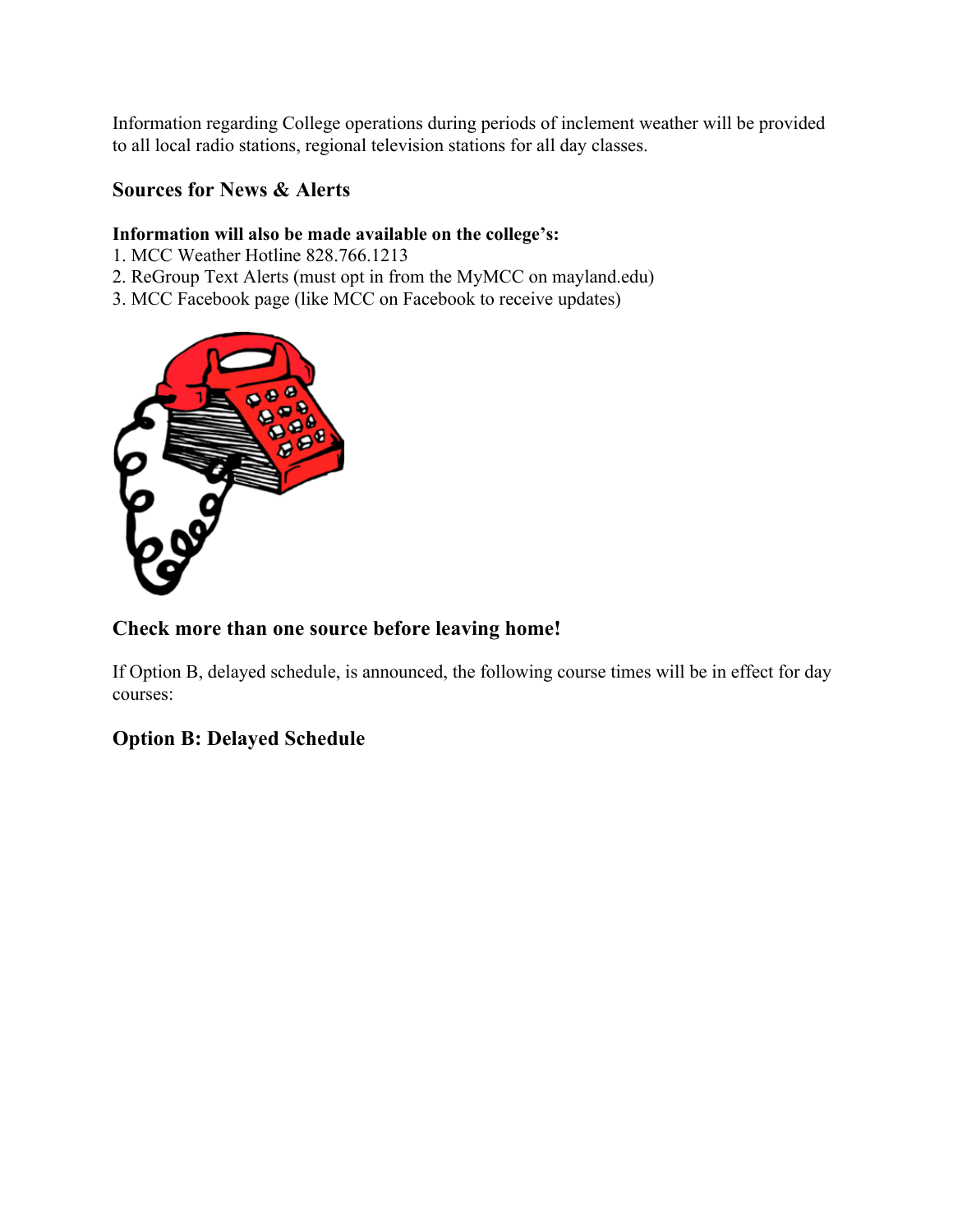| <b>One Hour Courses</b> | <b>On Snow Days</b> |
|-------------------------|---------------------|
| $8:00 - 8:50$           | $10:00 - 10:40$     |
| $8:30 - 9:20$           | $10:20 - 11:00$     |
| $9:00 - 9:50$           | $10:45 - 11:25$     |
| $9:30 - 10:20$          | $11:05 - 11:45$     |
| $10:00 - 10:50$         | $11:30 - 12:10$     |
| $10:30 - 11:20$         | $11:50 - 12:30$     |
| $11:00 - 11:50$         | $12:15 - 12:55$     |
| $11:30 - 12:20$         | $12:35 - 1:15$      |
| $12:00 - 12:50$         | $1:00 - 1:40$       |
| $12:30 - 1:20$          | $1:20 - 2:00$       |
| $1:00 - 1:50$           | $1:45 - 2:25$       |
| $1:30 - 2:20$           | $2:05 - 2:45$       |
| $2:00 - 2:50$           | $2:30 - 3:10$       |
| $2:30 - 3:20$           | $2:50 - 3:30$       |
| $3:00 - 3:50$           | $3:15 - 3:55$       |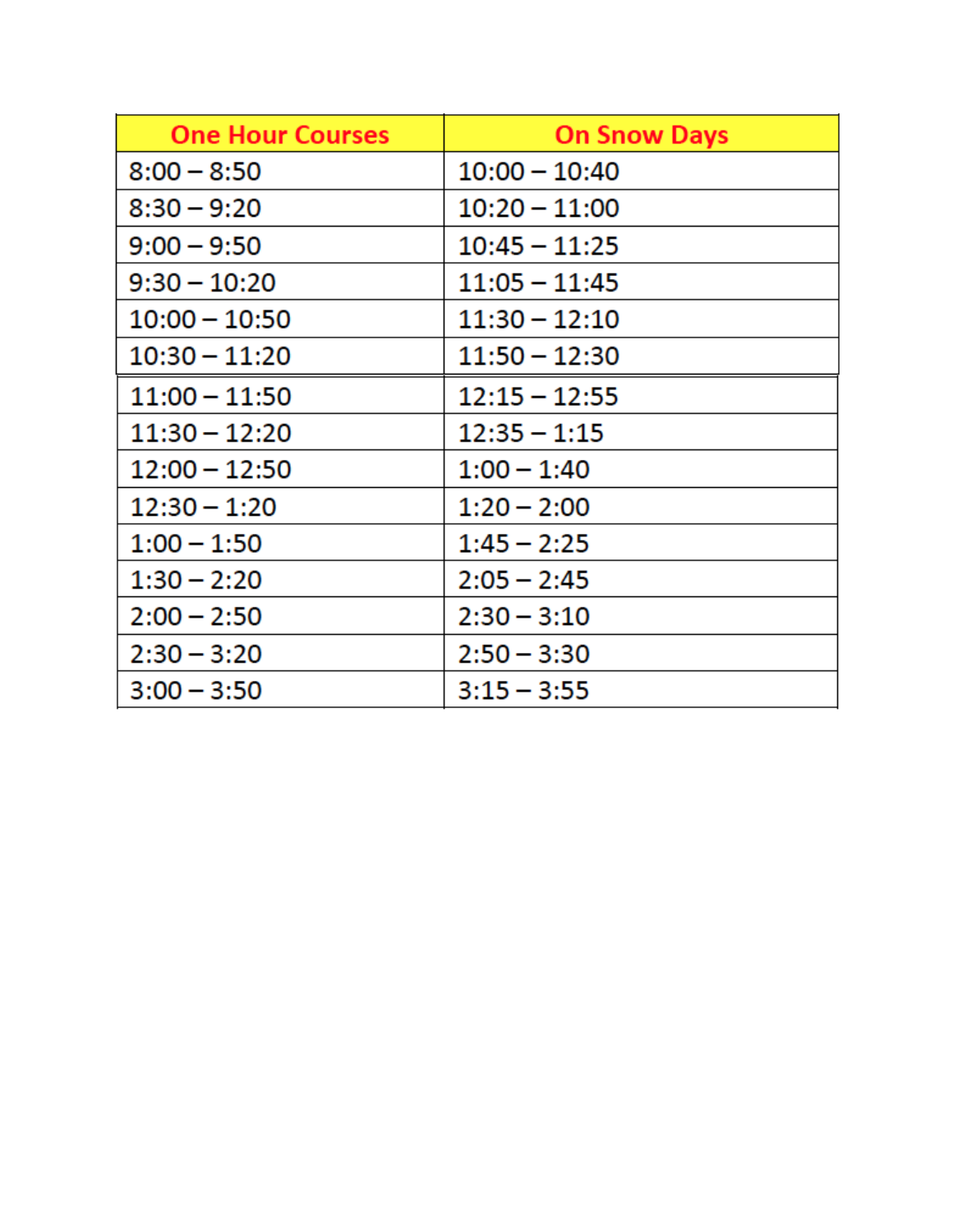| <b>One and 1/2 Hour Courses</b> | <b>On Snow Days</b> |
|---------------------------------|---------------------|
| $8:00 - 9:20$                   | $10:00 - 11:00$     |
| $8:30 - 9:50$                   | $10:20 - 11:20$     |
| $9:00 - 10:20$                  | $10:45 - 11:45$     |
| $9:30 - 10:50$                  | $11:05 - 12:05$     |
| $10:00 - 11:20$                 | $11:30 - 12:30$     |
| $10:30 - 11:50$                 | $11:50 - 12:50$     |
| $11:00 - 12:20$                 | $12:15 - 1:15$      |
| $11:30 - 12:50$                 | $12:30 - 1:35$      |
| 12:00 - 1:20                    | $1:00 - 2:00$       |
| $12:30 - 1:50$                  | $1:20 - 2:20$       |
| $1:00 - 2:20$                   | $1:45 - 2:45$       |
| $1:30 - 2:50$                   | $2:05 - 3:05$       |
| $2:00 - 3:20$                   | $2:30 - 3:30$       |
| $2:30 - 3:50$                   | $2:50 - 3:50$       |
| $3:00 - 4:20$                   | $3:15 - 4:15$       |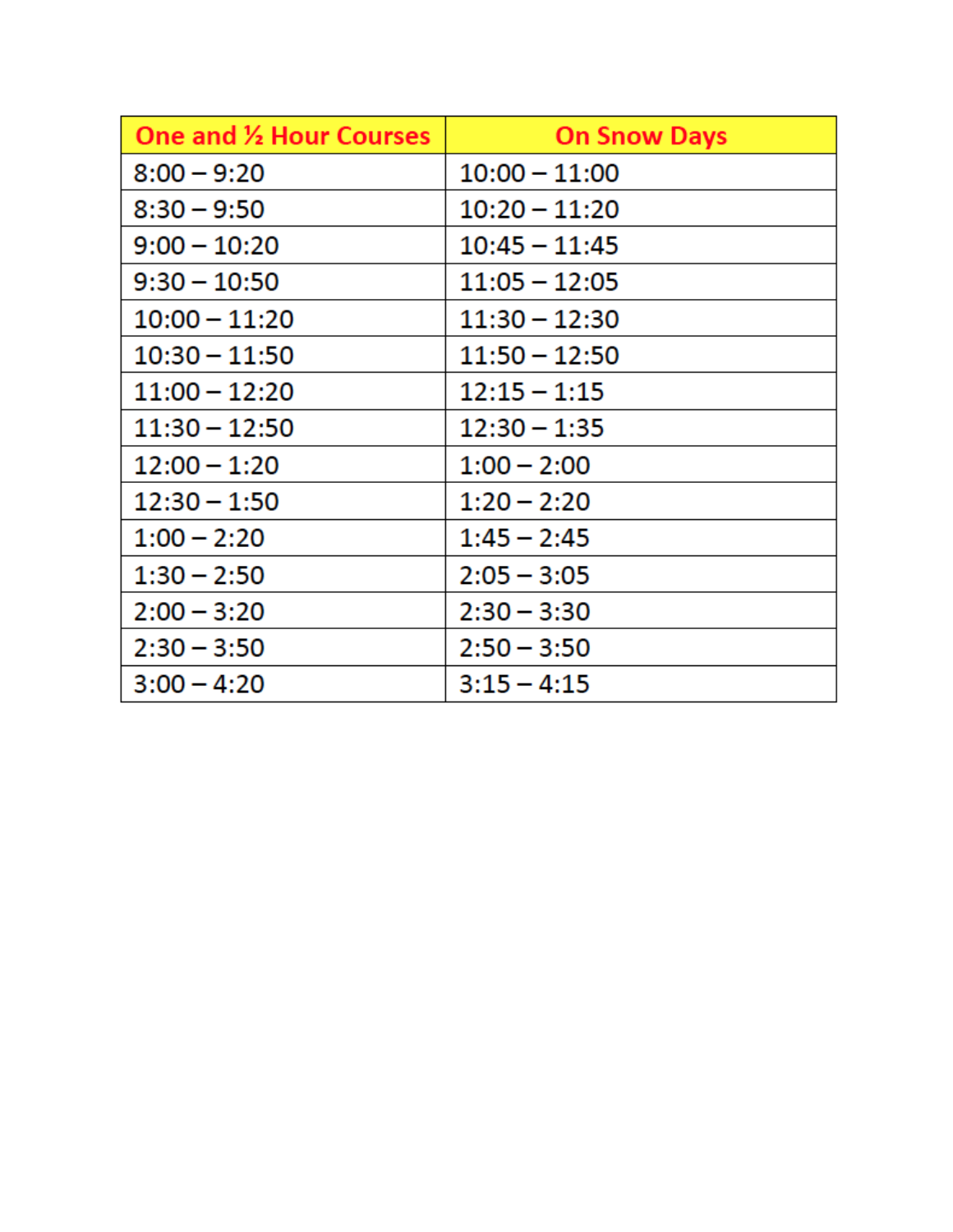| <b>Two Hour Courses</b> | <b>On Snow Days</b> |
|-------------------------|---------------------|
| $8:00 - 9:50$           | $10:00 - 11:20$     |
| $8:30 - 10:20$          | $10:20 - 11:40$     |
| $9:00 - 10:50$          | $10:45 - 12:05$     |
| $9:30 - 11:20$          | $11:05 - 12:25$     |
| $10:00 - 11:50$         | $11:30 - 12:50$     |
| $10:30 - 12:20$         | $11:50 - 1:10$      |
| $11:00 - 12:50$         | $12:15 - 1:35$      |
| $11:30 - 1:20$          | $12:35 - 1:55$      |
| $12:00 - 1:50$          | $1:00 - 2:20$       |
| $12:30 - 2:20$          | $1:20 - 2:40$       |
| $1:00 - 2:50$           | $1:45 - 3:05$       |
| $1:30 - 3:20$           | $2:05 - 3:25$       |
| $2:00 - 3:50$           | $2:30 - 3:50$       |
| $2:30 - 4:20$           | $2:50 - 4:10$       |
| $3:00 - 4:50$           | $3:15 - 4:35$       |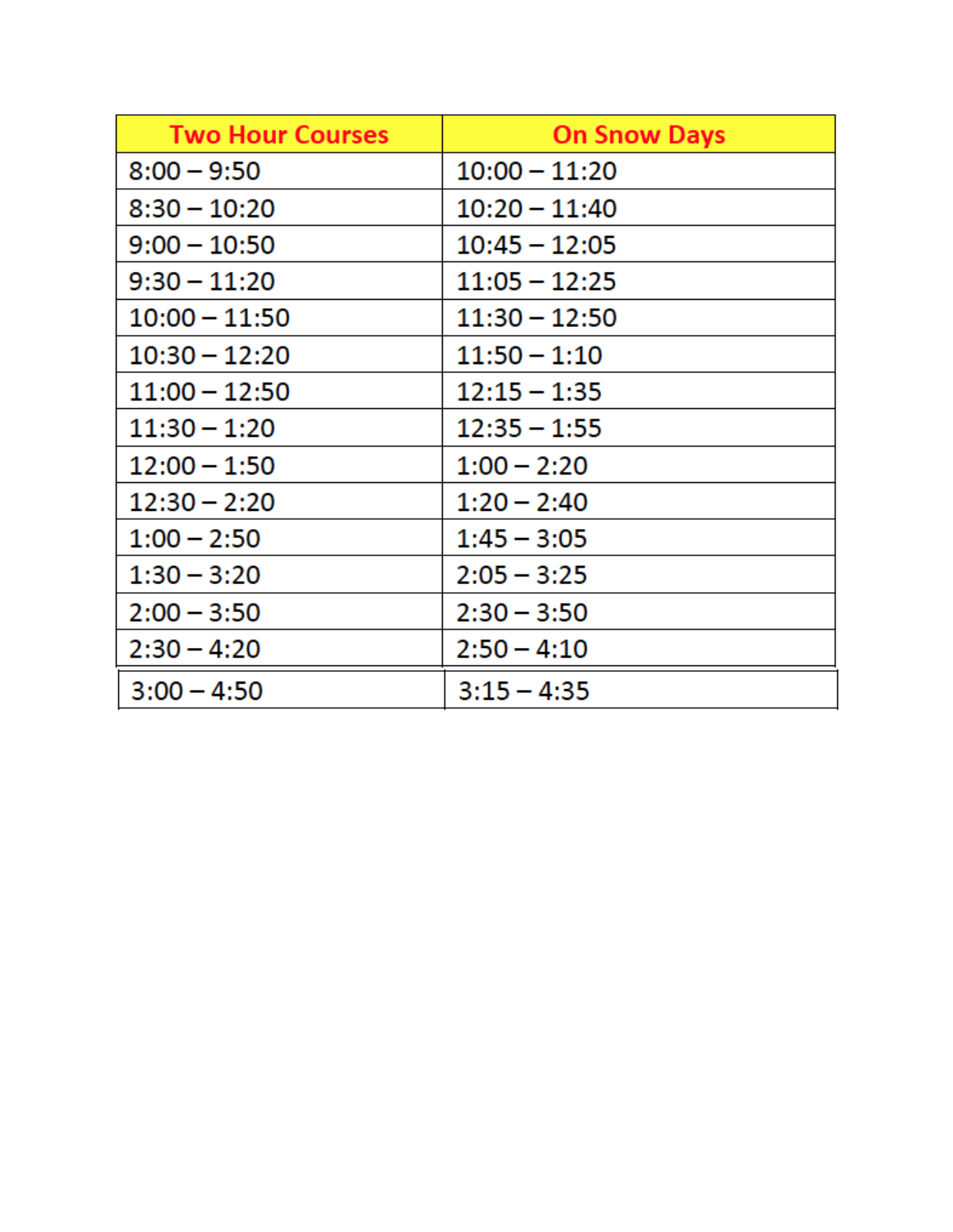| Two and 1/2 Hour Courses | <b>On Snow Days</b> |
|--------------------------|---------------------|
| $8:00 - 10:20$           | $10:00 - 11:45$     |
| $8:30 - 10:50$           | $10:20 - 12:05$     |
| $9:00 - 11:20$           | $10:45 - 12:30$     |
| $9:30 - 11:50$           | $11:05 - 12:50$     |
| $10:00 - 12:20$          | $11:30 - 1:15$      |
| $10:30 - 12:50$          | $11:50 - 1:35$      |
| $11:00 - 1:20$           | $12:15 - 2:00$      |
| $11:30 - 1:50$           | $12:30 - 2:15$      |
| $12:00 - 2:20$           | $1:00 - 2:45$       |
| $12:30 - 2:50$           | $1:20 - 3:05$       |
| $1:00 - 3:20$            | $1:45 - 3:30$       |
| $1:30 - 3:50$            | $2:05 - 3:50$       |
| $2:00 - 4:20$            | $2:30 - 4:10$       |
| $2:30 - 4:50$            | $2:50 - 4:35$       |
| $3:00 - 5:20$            | $3:15 - 5:00$       |